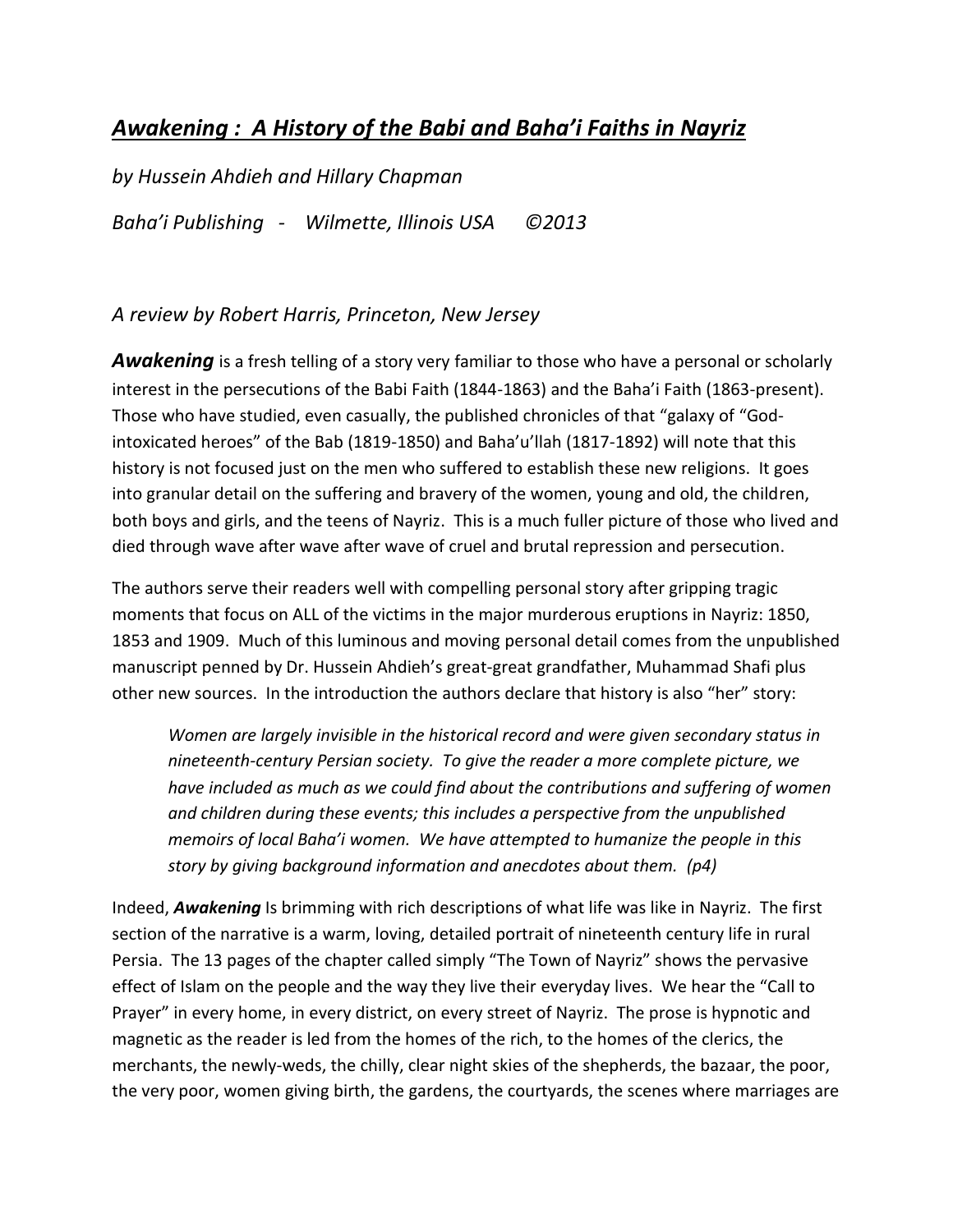being contracted, where women hid while male guests were in the house, the bakers, the women fetching water, an elderly man dying, and the throngs going to the mosque. This is a unique pen portrait of one town, but it adds luster to our understanding of how deeply ingrained was the call to prayer and the Islamic culture that had taken hold on much of Persian thought and custom in that day. That hold, of course, continues to today. This chapter could serve as an object lesson in university courses on finely crafted prose. I read it twice, simply because it is so delicious and pleasing to the ear.

But the peaceful town is headed for upheaval. When it comes to the trouble created by the introduction of the Babi Faith into this quiet, predictable town of friends and neighbors . . . well, it becomes holy war. From the moment the Babi evangelist Vahid enters Nayriz, the peace is shattered by the announcement of the coming of the Qa'im. This claim brings with it dire implications of change – and we then see what can happen when devout Muslims encounter the most crucial test possible of their Faith and the most central threat to their way of life and the balance of power.

*Awakening* provides the history told many times before of innocents being attacked, the victims, against steep odds, rout the well-armed and trained soldiers. The attacks on the invaders (with shocking and surprising power and effect) makes a reader's heart beat fast. But, in the end, the soldiers either trick the believers in the new Revelation into some sort of surrender that ends in sociopathic slaughter, or the government masses thousands of troops and artillery that cannot be beaten.

The heads on stakes marching into Shiraz, the bodies hanging and burning in the bazaar, the dead being dragged through town by horses, the homes and livestock burned, the orphans, the widows, the mothers who have lost their children . . . it is all here. But, on virtually every page there is some detail that has not been seen before. For instance, in 1853, in the wake of the second gory attack on the Babis of Nayriz we encounter this family, fleeing the carnage:

*A fourteen-year old boy walked behind his mother with his hand tied to her waist. He asked her why he was tied to her; she told him that of the soldiers took him and killed him, she wanted to be there so she wouldn't spend the rest of her life wondering and waiting. She carried her other, much younger, son in her arms. Following the advice her husband had given to her before being killed, she had put on her plainest, coarsest clothes in anticipation of being captured by soldiers. On her younger boy, though, she had accidentally left a hat with little ornaments on it. A cavalryman rode up, leaned down and snatched it off with such violence that her boy was thrown from her arms, his small body landing on the hard ground some distance from her. She ran to him in a panic and picked him up. He was unconscious, a bald spot where his hair had been torn out by the violent grab. She cradled him in her arms, trying desperately to revive him, kneeling*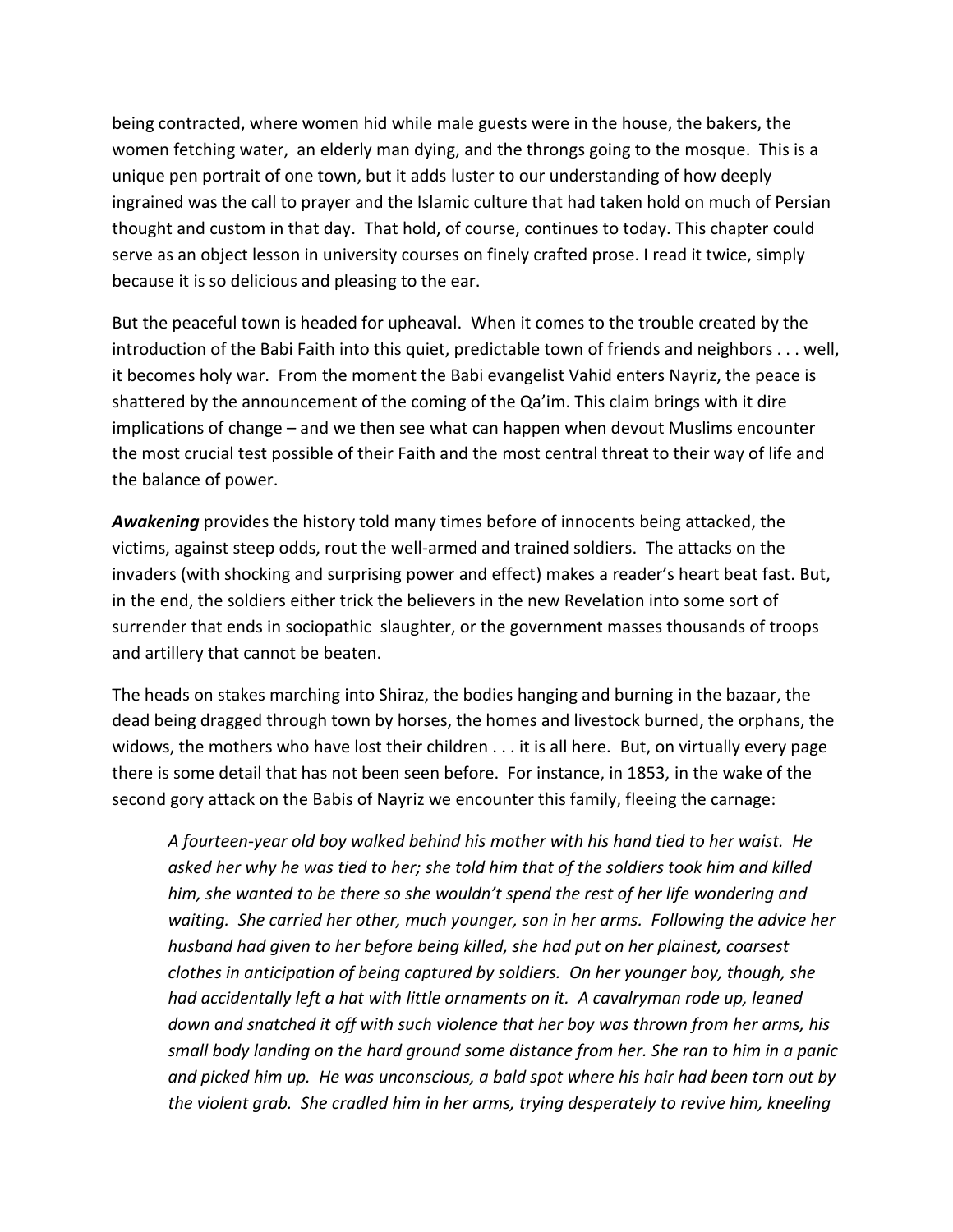## *on the ground—enveloping his little body just like she had at his birth—when he stopped breathing. (p 164-165)*

This passage and countless others from the unpublished memoirs of Muhammad Shafi gives us an eyewitness to events where average people, every day people, humble people became heroes. But in this history some of the heroes wear dresses and cook, suffer poverty and take care of children after their husbands or fathers or brothers are mercilessly killed. Ahdieh and Chapman take great pains to research and present with throbbing passion the fate of so many women and children. These are the stories that are seldom told with such power.

In one particularly deft piece of writing, (Chapter 20 – The Temple Sacrifice) the authors create a synchronized tapestry of three epic stories from three continents, three heroic and passionate events, all happening at the same moment in time. It is March  $21<sup>st</sup>$  of 1909, the Vernal Equinox, the Naw Ruz in Persia. The authors jolt the reader back and forth, from Chicago, Illinois where Baha'is from North America are forming the corporation that will build one of the architectural wonders of the Western world - - the stunning Baha'i House of Worship on the shores of Lake Michigan. You then fly to the Middle East, to what we call Israel today, for the moving and ceremonial burial of the remains of the Prophet of Shiraz, the young, martyred founder of the Babi Faith. After 59 years of being hidden, the remains of the Bab (shot to death in Tabriz in 1850) are finally being entombed by Abdu'l-Baha, the son of Baha'u'llah, in the heart of Mt. Carmel, the "nest of the prophets." That gold-domed building today attracts hundreds of thousands of visitors to the incredible Baha'i gardens and fountains that stretch from the foot of Carmel to its peak, overlooking the Bay of Haifa. Quickly, you are transported to the orchards and foothills and caves and dusty streets of Nayriz, where Baha'is are being hunted like animals and brought to the bazaar, into the presence of the cruel Shaykh Dhakariyya. He orders a group of seven men to instantly recant their faith. They all refuse. One by one, with a look from the Shaykh, a nod of his head, a gesture of his finger - - each one is stabbed, or struck with swords, shot again and again, has his throat cut. These peaceful people, lovers of mankind, stood firm in their faith and each of them, and many, many more had their lives end in the town's bazaar.

These three historical events, documented meticulously from many reliable sources, all happening at the same time, creates a powerful picture of the many faces of a worldwide faith community, growing, in spite of the excesses of its cruel and intractable enemies. The authors create a vivid tapestry (or a fine Persian carpet, you might say) of that 1909 Naw Ruz. The raw authenticity that can only come from someone who has stood in all three of those places, hearing the history repeated to him, perhaps as a young boy, lovingly, through the ages.

*Awakening* is a book that is creating a stir in the English language among people who never set foot in Iran. It should have an even deeper meaning to Iranians who know the darkness of the